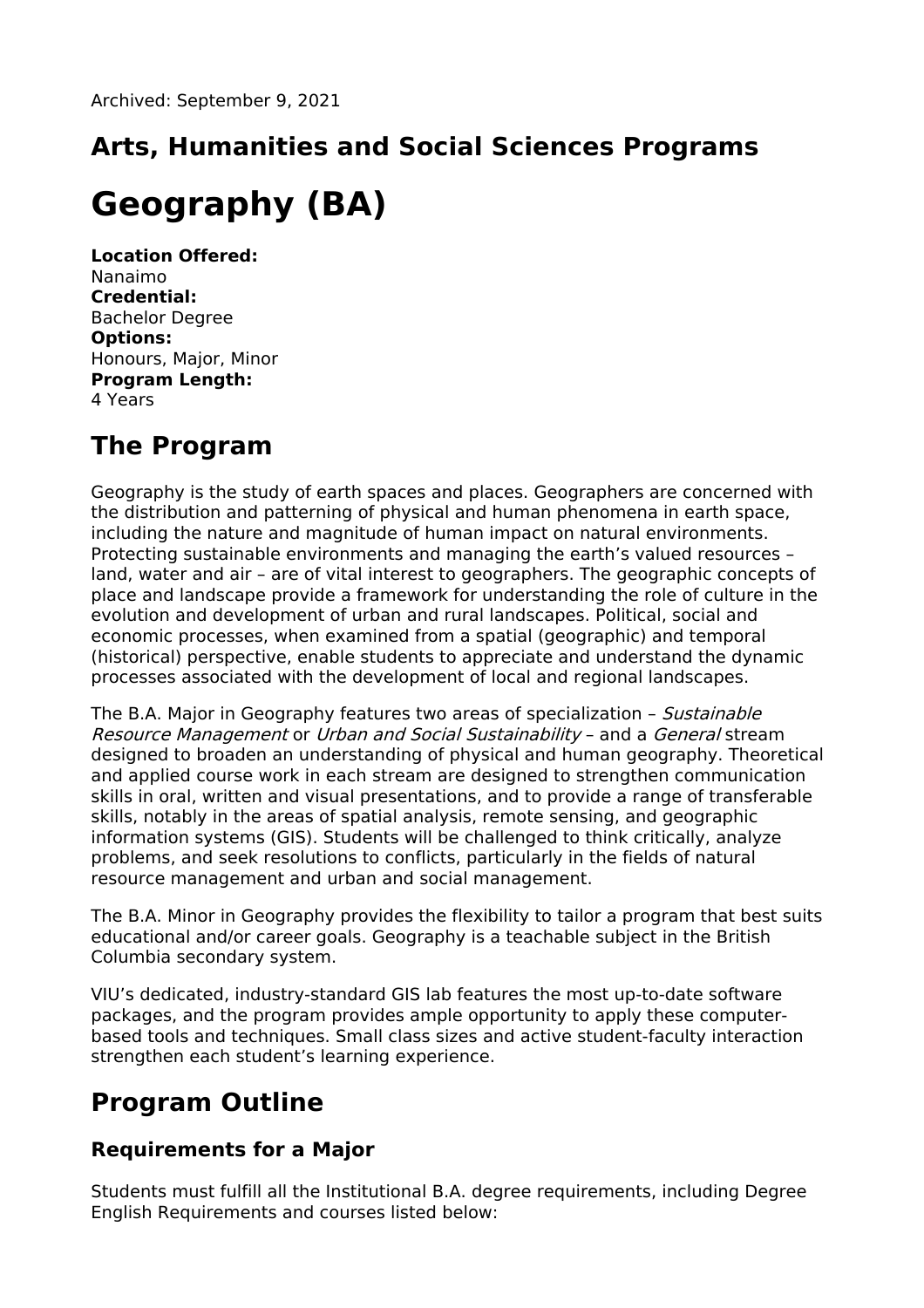#### **General Stream**

| Years 1 and 2                                 | <b>Credits</b> |
|-----------------------------------------------|----------------|
| GEOG 100 - (World Regional Geography)         |                |
| GEOG 101 - (Environmental Geography)          |                |
| GEOG 211 - (Atmospheric Environments)         |                |
| GEOG 212 - (Earth Environments)               |                |
| GEOG 221 - (Statistical Methods in Geography) |                |
| GEOG 228 - (Maps and Mapping)                 |                |
| GEOG 240 - (Human Environments)               |                |
| GEOG 290 - (Regions of Canada)                |                |
| Year 1 and 2 Credits                          | 24             |

| Years 3 and 4                                                     | <b>Credits</b> |
|-------------------------------------------------------------------|----------------|
| GEOG 320 - (Planning and Management of Parks and Protected Areas) |                |
| GEOG 324 - (Research Methods in Geography)                        |                |
| GEOG 328 - (Geographic Information Systems)                       | з              |
| GEOG 467 - (Field Studies in Geography I)                         |                |
| Six upper-level GEOG courses                                      | 18             |
| Five upper-level electives                                        | 15             |
| Year 3 and 4 Credits                                              | 45             |

### **Sustainable Resource Management Stream**

| Years 1 and 2                                 | <b>Credits</b> |
|-----------------------------------------------|----------------|
| GEOG 100 - (World Regional Geography)         |                |
| GEOG 101 - (Environmental Geography)          |                |
| GEOG 211 - (Atmospheric Environments)         |                |
| GEOG 212 - (Earth Environments)               |                |
| GEOG 221 - (Statistical Methods in Geography) |                |
| GEOG 228 - (Maps and Mapping)                 |                |
| GEOG 240 - (Human Environments)               |                |
| GEOG 290 - (Regions of Canada)                |                |
| Year 1 and 2 Credits                          | 24             |

| Years 3 and 4                                                                                             | <b>Credits</b> |
|-----------------------------------------------------------------------------------------------------------|----------------|
| GEOG 320 - (Planning and Management of Parks and Protected Areas)                                         |                |
| GEOG 324 - (Research Methods in Geography)                                                                | 3              |
| GEOG 326 - (Remote Sensing)                                                                               |                |
| GEOG 328 - (Geographic Information Systems)                                                               | 3              |
| GEOG 350 - (Natural Resource Management)                                                                  | 3              |
| GEOG 352 - (Managing Natural and Social Capital) or,<br>GEOG 356 - (Policy, Resources and Sustainability) |                |
| GEOG 372 - (Climatology) or,<br>GEOG 373 - (Biogeography)                                                 | 3              |
| GEOG 374 - (Hydrology) or,<br>GEOG 376 - (Geomorphology)                                                  |                |
| GEOG 452 - (Applications in Natural Resource Management)                                                  | 3              |
| GEOG 467 - (Field Studies in Geography I)                                                                 | 3              |
| Six upper-level electives                                                                                 |                |
| Year 3 and 4 Credits                                                                                      | 30             |

#### **Urban and Social Sustainability Stream**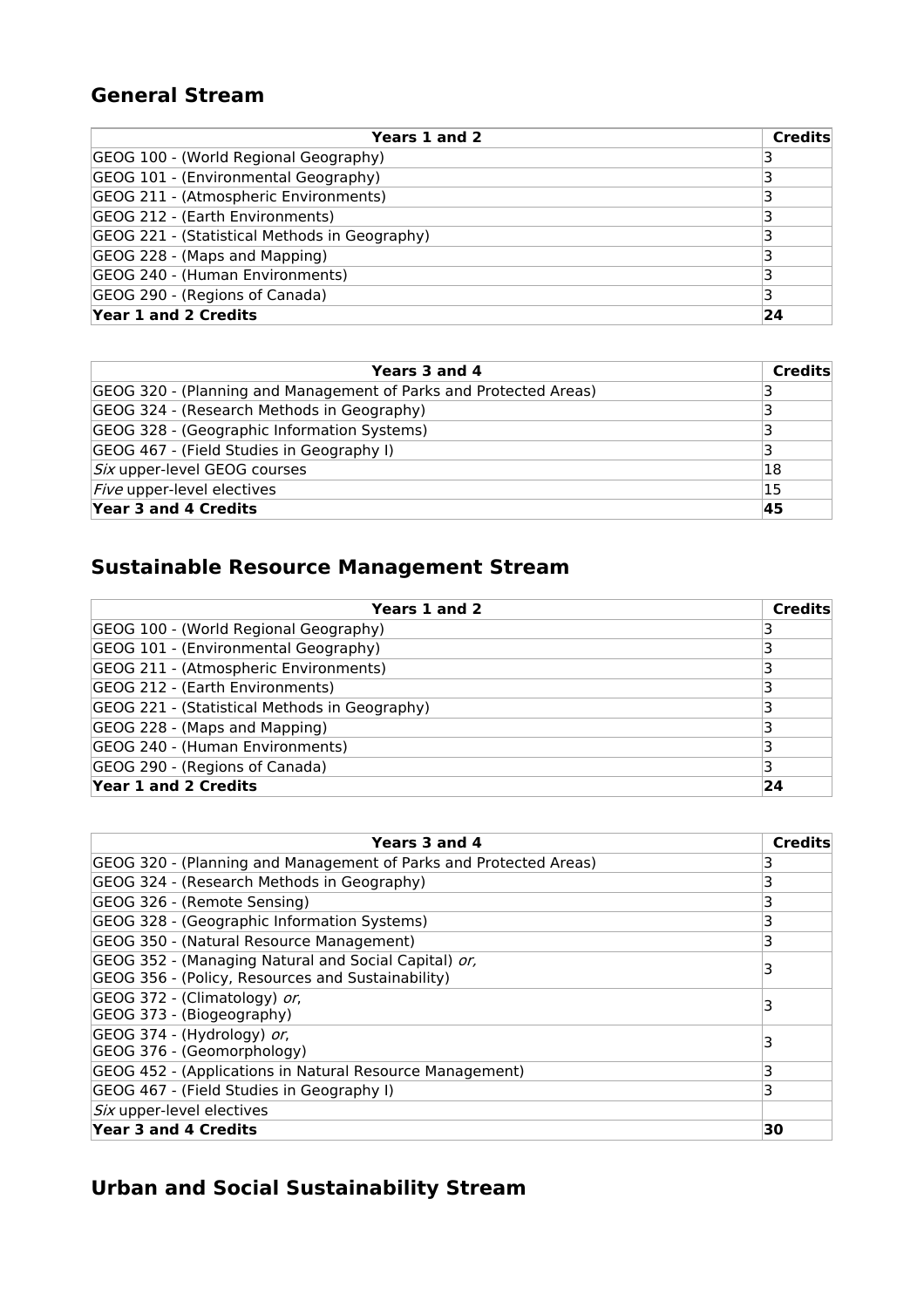| Years 1 and 2                                 | <b>Credits</b> |
|-----------------------------------------------|----------------|
| GEOG 100 - (World Regional Geography)         |                |
| GEOG 101 - (Environmental Geography)          |                |
| GEOG 211 - (Atmospheric Environments)         |                |
| GEOG 212 - (Earth Environments)               |                |
| GEOG 221 - (Statistical Methods in Geography) |                |
| GEOG 228 - (Maps and Mapping)                 |                |
| GEOG 240 - (Human Environments)               |                |
| GEOG 290 - (Regions of Canada)                |                |
| Year 1 and 2 Credits                          | 24             |

| Years 3 and 4                                                                                             | <b>Credits</b> |
|-----------------------------------------------------------------------------------------------------------|----------------|
| GEOG 320 - (Planning and Management of Parks and Protected Areas)                                         |                |
| GEOG 324 - (Research Methods in Geography)                                                                | ٦              |
| GEOG 328 - (Geographic Information Systems)                                                               |                |
| GEOG 330 - (Cultural Geography)                                                                           | 3              |
| GEOG 340 - (Urban Systems)                                                                                | 3              |
| GEOG 342 - (Urban and Regional Planning)                                                                  |                |
| GEOG 344 - (Urban Social Geography)                                                                       | 3              |
| GEOG 352 - (Managing Natural and Social Capital) or,<br>GEOG 356 - (Policy, Resources and Sustainability) |                |
| GEOG 446 - (Applications in Urban and Regional Management)                                                | 3              |
| GEOG 467 - (Field Studies in Geography I)                                                                 | 3              |
| Five upper-level electives                                                                                | 15             |
| Year 3 and 4 Credits                                                                                      | 45             |

#### **Notes**

(1) Students who wish to transfer from the B.A. Minor to the B.A. Major in Geography are required to consult with the Geography Department Chair, and the B.A. Degree Advisor, to arrange the transition.

(2) A total of 120 credits must be completed to meet the institutional B.A. degree requirements, of which 42 credits must be 300-level or above.

#### **Requirements for a Minor**

Students must fulfill all the Institutional B.A. degree requirements, including Degree English Requirements and courses listed below:

| Years 1 and 2                                 | <b>Credits</b> |
|-----------------------------------------------|----------------|
| GEOG 100 - (World Regional Geography)         |                |
| GEOG 101 - (Environmental Geography)          |                |
| GEOG 211 - (Atmospheric Environments)         |                |
| GEOG 212 - (Earth Environments)               |                |
| GEOG 221 - (Statistical Methods in Geography) |                |
| GEOG 228 - (Maps and Mapping)                 |                |
| GEOG 240 - (Human Environments) or,           | 3              |
| GEOG 290 - (Regions of Canada)                |                |
| Year 1 and 2 Credits                          | 21             |

| Years 3 and 4                                                             | Credits |
|---------------------------------------------------------------------------|---------|
| GEOG 328 - (Geographic Information Systems)                               |         |
| Additional <i>fifteen</i> credits of GEOG courses numbered 300 and above. |         |
| Year 3 and 4 Credits                                                      |         |